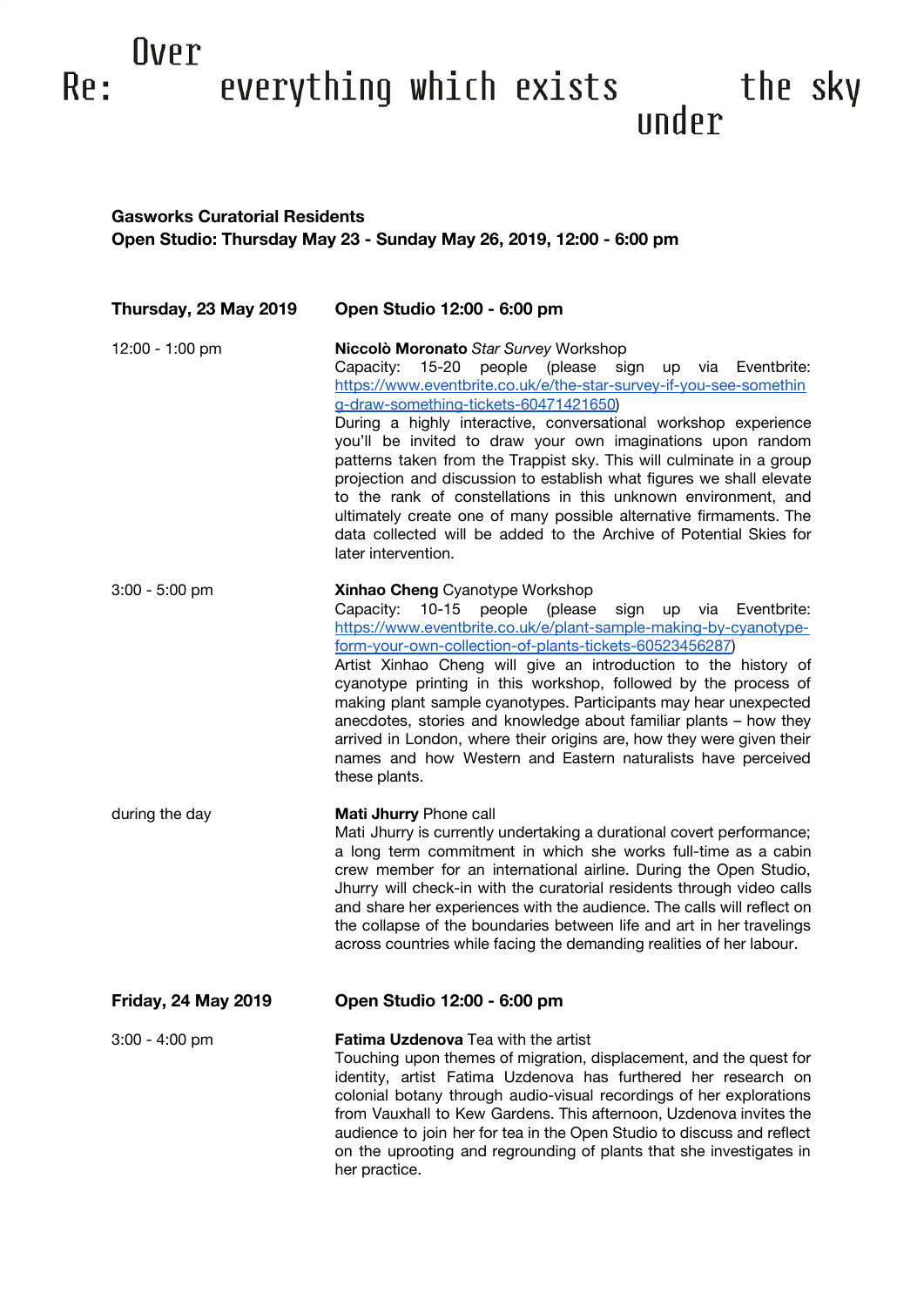## Over everything which exists under the sky Re:

| $4:00 - 5:30$ pm      | Reading Group: Poetry by Belinda Zhawi<br>The title Re: Over everything which exists under the sky quotes<br>Belinda Zhawi's Dear Whinchat, a poem that touches upon themes<br>of displacement and belonging from the perspective of a migrating<br>bird. As a point of departure for this reading group, Zhawi's writing<br>expands on themes such as the concepts of home and migration,<br>and their relation to poetry, spoken word and art.                                                                                                                                                                                                                                                                                                      |
|-----------------------|-------------------------------------------------------------------------------------------------------------------------------------------------------------------------------------------------------------------------------------------------------------------------------------------------------------------------------------------------------------------------------------------------------------------------------------------------------------------------------------------------------------------------------------------------------------------------------------------------------------------------------------------------------------------------------------------------------------------------------------------------------|
| during the day        | Mati Jhurry Phone call<br>Mati Jhurry is currently undertaking a durational covert performance;<br>a long term commitment in which she works full-time as a cabin<br>crew member for an international airline. During the Open Studio,<br>Jhurry will check-in with the curatorial residents through video calls<br>and share her experiences with the audience. The calls will reflect on<br>the collapse of the boundaries between life and art in her travelings<br>across countries while facing the demanding realities of her labour.                                                                                                                                                                                                           |
| Saturday, 25 May 2019 | Open Studio 12:00 - 6:00 pm                                                                                                                                                                                                                                                                                                                                                                                                                                                                                                                                                                                                                                                                                                                           |
| 12:00 - 1:00 pm       | Niccolò Moronato Star Survey Workshop<br>$15 - 20$<br>people (please sign<br>Capacity:<br>up via<br>Eventbrite:<br>https://www.eventbrite.co.uk/e/the-star-survey-if-you-see-somethin<br>g-draw-something-tickets-60471421650)<br>During a highly interactive, conversational workshop experience<br>you'll be invited to draw your own imaginations upon random<br>patterns taken from the Trappist sky. This will culminate in a group<br>projection and discussion to establish what figures we shall elevate<br>to the rank of constellations in this unknown environment, and<br>ultimately create one of many possible alternative firmaments. The<br>data collected will be added to the Archive of Potential Skies for<br>later intervention. |
| $4:00 - 5:30$ pm      | <b>Marissa Malik</b> Sonic lecture Mapping Chiron: From Pisces to<br>Aries, steam rises, with Daniella Valz Gen & Carlos Mauricio.<br>Sounds, music and spoken words by three latinx diasporic artists<br>drawing from their life experiences and the role of the language of<br>astrology within them. This experimental session will speak to<br>terrestrial and cosmological journeys by exploring the passing of<br>Chiron through Aries. The asteroid, representing ancestral and<br>personal trauma, thus challenging the possibility of healing, serves<br>as a starting point to consider astrology as a practice of care.                                                                                                                    |
| during the day        | Mati Jhurry Phone call<br>Mati Jhurry is currently undertaking a durational covert performance;<br>a long term commitment in which she works full-time as a cabin<br>crew member for an international airline. During the Open Studio,<br>Jhurry will check-in with the curatorial residents through video calls<br>and share her experiences with the audience. The calls will reflect on<br>the collapse of the boundaries between life and art in her travelings<br>across countries while facing the demanding realities of her labour.                                                                                                                                                                                                           |